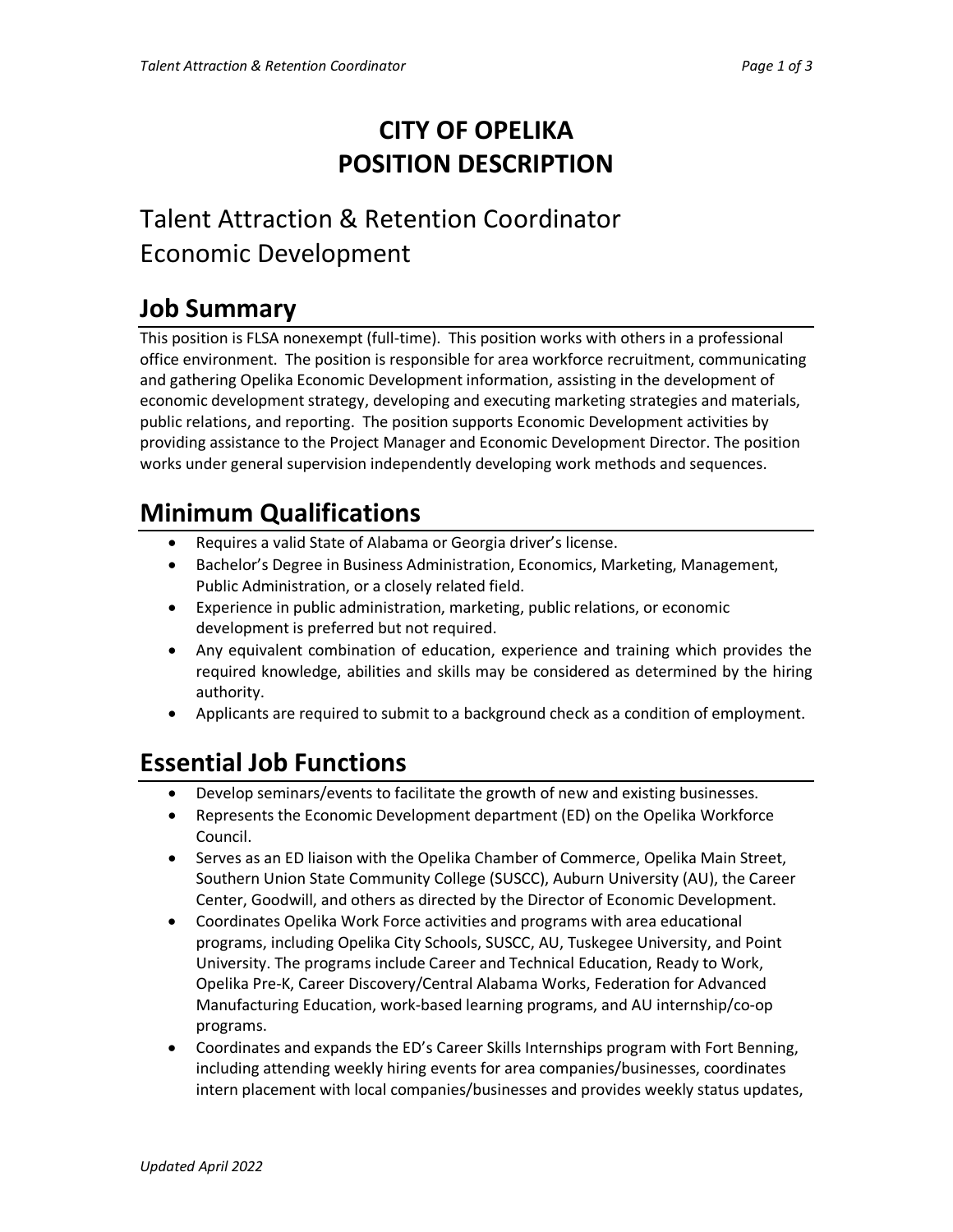compiles and provides weekly and monthly reporting to the US Army, and creates recruitment materials for area companies/businesses with current job openings.

- Develops and creates Career Skills Internships programs with other miliary branches and locations, including Maxwell AFB, Fort Rucker, Redstone, the National Guard, Veterans Affairs, etc.
- Assists the Economic Development Director with retention and workforce development strategies to assist existing industries and local businesses. Markets, coordinates, and evaluates the strategies and communicates results to relevant parties as directed.
- Assists the Director of Economic Development and Project Manager in the coordination of special events including prospect visits, fundraising efforts and familiarization tours.
- Communicates Opelika Economic Development Information through use of social media including, but not limited to, Facebook, Twitter, Linked-In and other outlets. Maintains and updates the ED website. Responds to website and social media user inquiries.
- Monitors, researches and continually updates Internet sources for existing information regarding Opelika, active projects, existing industries and future lead generation.
- Creates, updates, and maintains economic development materials.
- Coordinates economic development initiatives within the community. Creates, promotes, and advertises new ideas for enhanced local programs and ED campaigns.
- Establishes and maintains business information data bases including but not limited to available buildings, community profile, area wage data, and the ED website. Works closely with the Economic Development Partnership of Alabama (EDPA) to ensure all information on state website regarding Opelika is current.
- Works closely with state and local commercial realtors to obtain updated information to be listed on the Opelika and EDPA websites.
- Participates in community functions to represent department as requested by Director.
- Compiles and distributes weekly job openings updates.
- Gathers and maintains information/data to support periodic and special reports for the area of responsibility as directed; makes copies and distributes to appropriate personnel/departments.
- Attends staff, committee and other professional meetings to exchange information, represent supervisor, or take minutes; transcribes and distributes copies of minutes to appropriate personnel; organizes and coordinates meetings as directed and prepares meeting agendas/packages.
- Provides backup support to office administrator and maintain office records.
- Regularly attends work.

#### **Marginal Job Functions**

• Attends or conducts staff and other professional meetings to exchange information; attends in-service training and technical or professional classes, seminars, or conferences to improve technical or professional skills.

## **EMPLOYMENT POLICY**

The City of Opelika is an Equal Opportunity, Affirmative Action, and Americans with Disabilities Act compliant employer. We consider applicants for all positions without regard to race, religion, color, national origin, gender (including pregnancy, childbirth or related medical conditions), sexual orientation, gender identity, gender expression, age, parental status, status